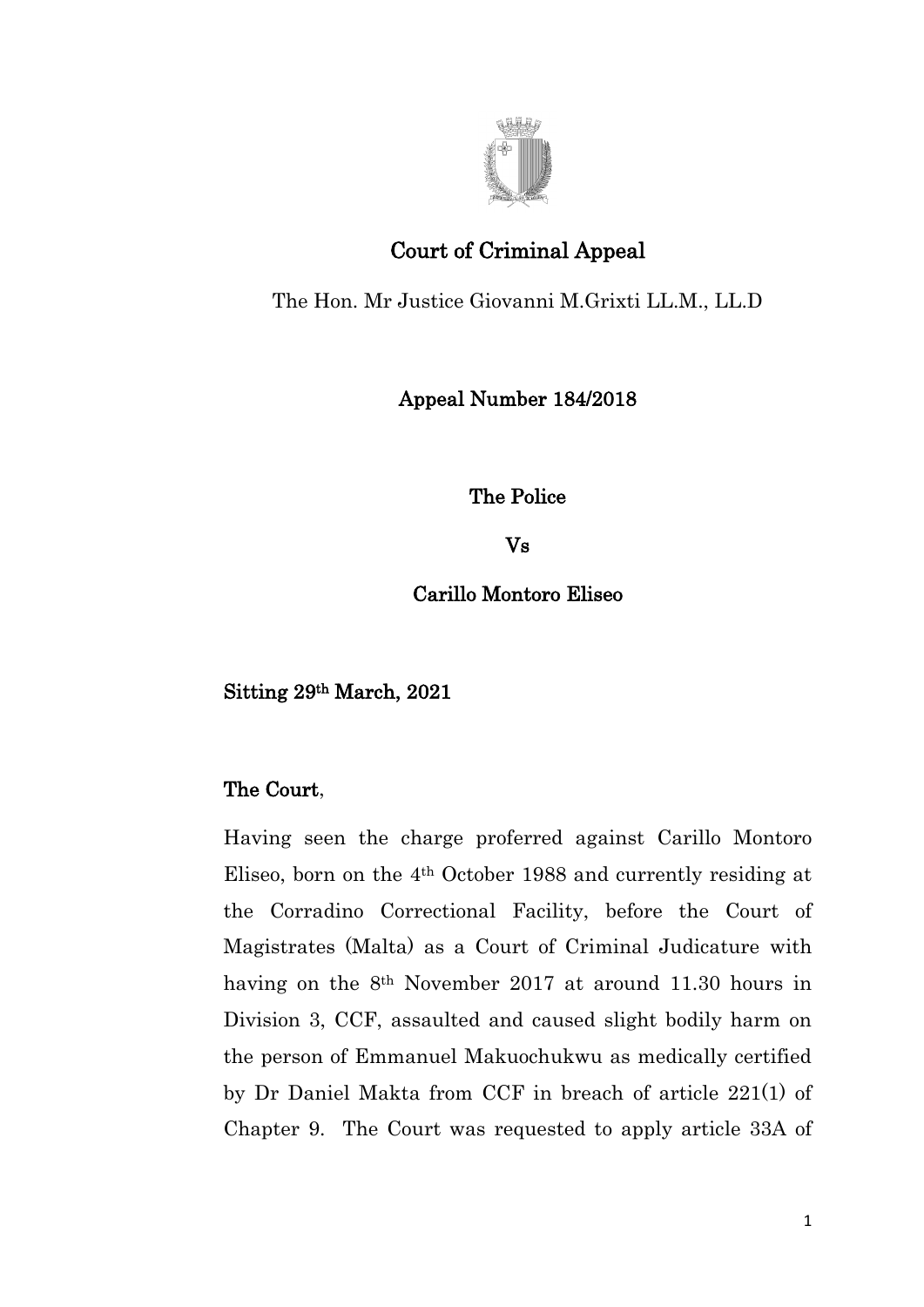Chapter 9 so that the punishment is increased by one or two degrees.

Having seen the judgement of the Court of Magistrates (Malta) as a Court of Criminal Judicature of the 18th April, 2018 in above names by which the Court found the defendant guilty and condemned him to one month imprisonment.

Having seen the appeal application filed by Carillo Montoro Eliseo through which he requested this Court to revoke the judgement delivered on the 18th April,2018 and to declare that the applicant is not guilty of the charge brought against him and to acquit him therefrom;

Having seen the records of the case;

Having seen an updated version of the Conviction sheet;

Having heard submissions of the parties;

Considered that:

1. The main ground of this appeal application is that the Court of Magistrates made a wrong assessment of the facts and brings forward a number of arguments which can be summarised as follows. The Court gave overriding importance to the certificate signed by Dr Makta which certificate was never confirmed on oath. There is no conclusive evidence that it was the appellant who caused the slight injuries. Emanuel Makuochukwu may have caused his injuries himself. Emanuel Makuochukwu also tried to influence CO 175 Noel Mifsud Bonnici against the accused appellant who had made no such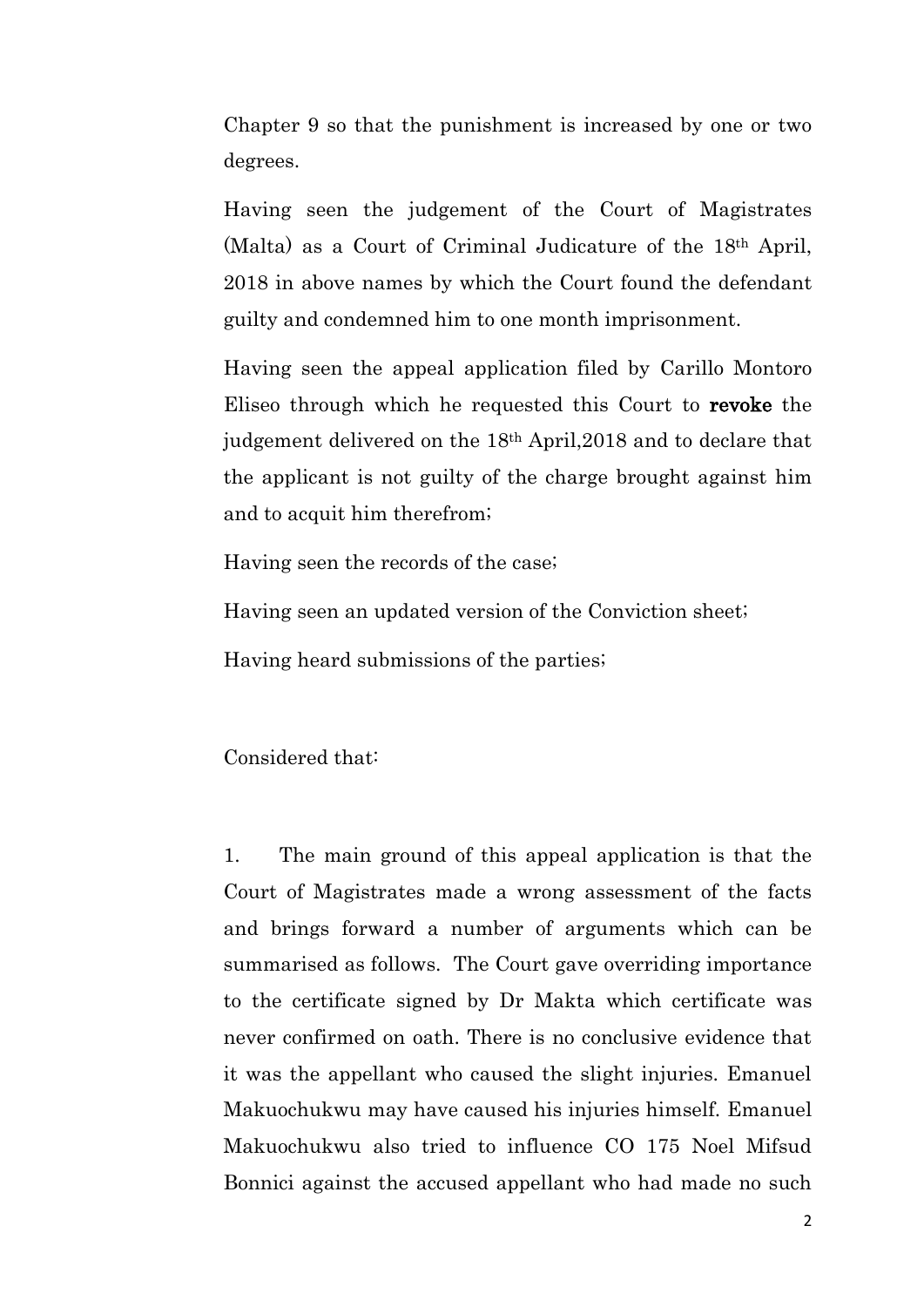allegation. The Court should have found the version of the appellant more credible than that of Makuochukwu. The fact that the appellant did not suffer any injuries himself does not mean that he was responsible for the injuries suffered by Makuochukwu. There were three other inmates who could have been produced as witnesses particularly about the way the fight had started. Hence the Prosecution failed to produce the best evidence available. Makuochukwu's version of events – that these took place inside Makuochuwu's cell – are contradicted by the testimony of the other witnesses who said that the incident took place in the common area. There is also a conflict on the version of events between Makuochukwu's assertion that all the food and a towel he had in his hand fell to the floor whereas the officers on duty did not see anything like this happening. The Court of Magistrates did not believe Makuochukwu when the latter said that he had been hit by a water bottle. The actual version of events was that when the accused approached the third table in the common area, Makuochukwu left the cell and pushed the accused. The appellant acted in self-defence and therefore fails to understand why the Court of Magistrates rejected this submission which should have taken into consideration all the circumstances of the case. Makuochukwu was aggressive also on the witness stand. Nor did the Court consider the greater physical strength of Makuochukwu against the lighter frame of the accused. In deciding whether there was the necessity of self-defence the test is a subjective one. (Vide The Police vs Daniel Briffa decided by the Court of Appeal on the 14<sup>th</sup> January 2015);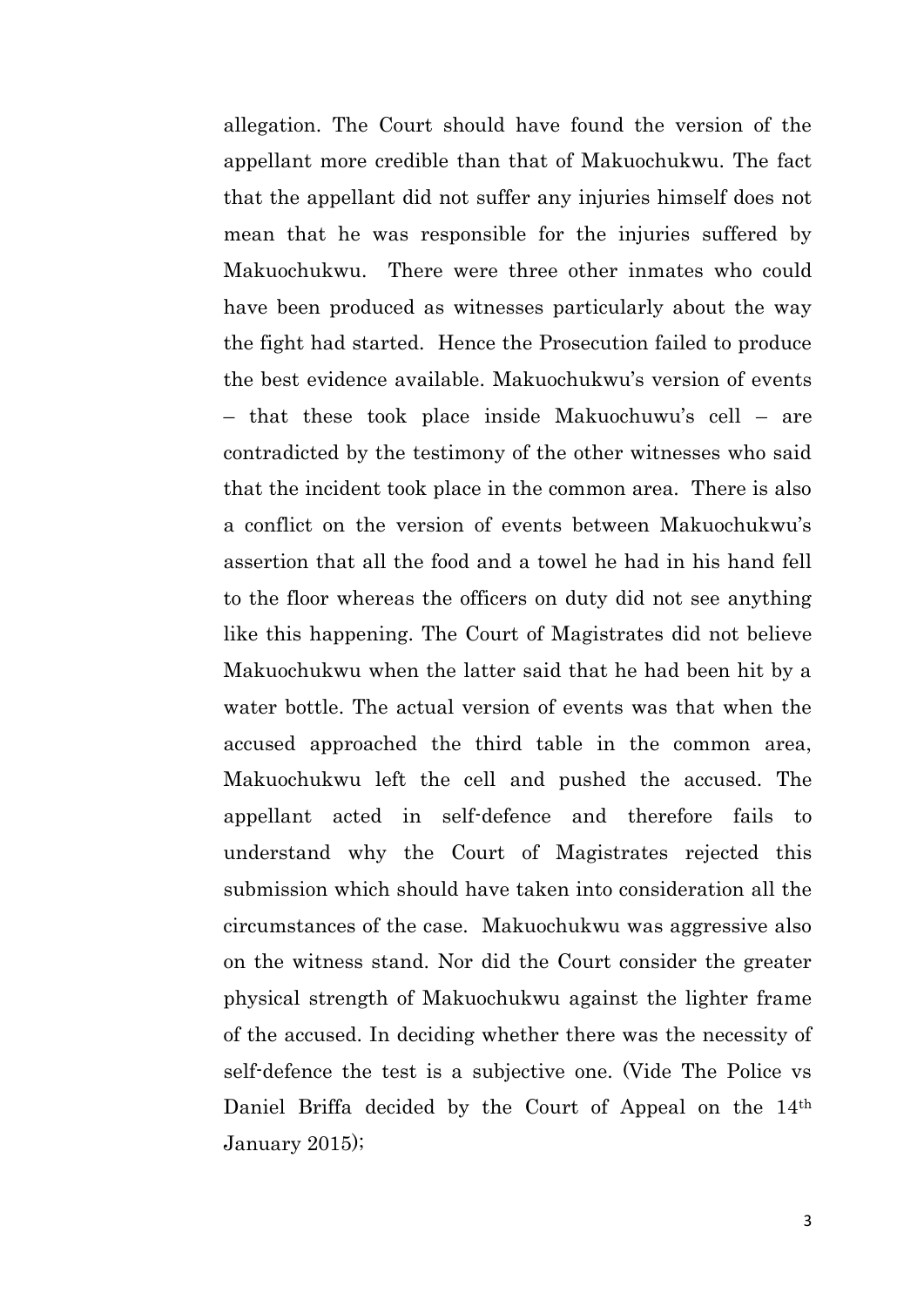2. Having examined the records of the case, the first Court was presented with the following evidence consisting mainly of witnesses whose testimonies can be summarised as follows.

3. WPS2 69 M.Lia by means of an affidavit stated that assistance was requested by the Corradino Correctional Facilities and she therefore acceded on site and informed of an incident between Carillo Montoro Eliseo and Emmanuel Makuochukwu. The latter stated that whilst at the gym, an argument broke out between him and Carillo and on his return to the division was attacked by the said Carillo on confirmed the argument at the gym but that when he went to speak to Makuochukwu at the division, the latter pushed him and he reacted in response. Witness also spoke to CO44 and attached a medical certificate issued by Dr.Daniel Makta MD;

4. Emmanuel Makuochukwu testified that the incident started in the gymnasium when the appellant started arguing with him to move away from the particular equipment he was using but he refused. Appellant threatened to show him who he was when they return to the division. Appellant then went and hid behind the door of Makuochukwu's prison cell and as soon as he approached the cell he felt a blow to his eyes and another to his mouth. He was holding his food and water which fell to the ground. Since then he could not eat for two weeks and still bears a mark on his arm caused by a scratch from the bottle of water he was holding under his arm. He also complains of not seeing well and denied that appellant acted in self-defence;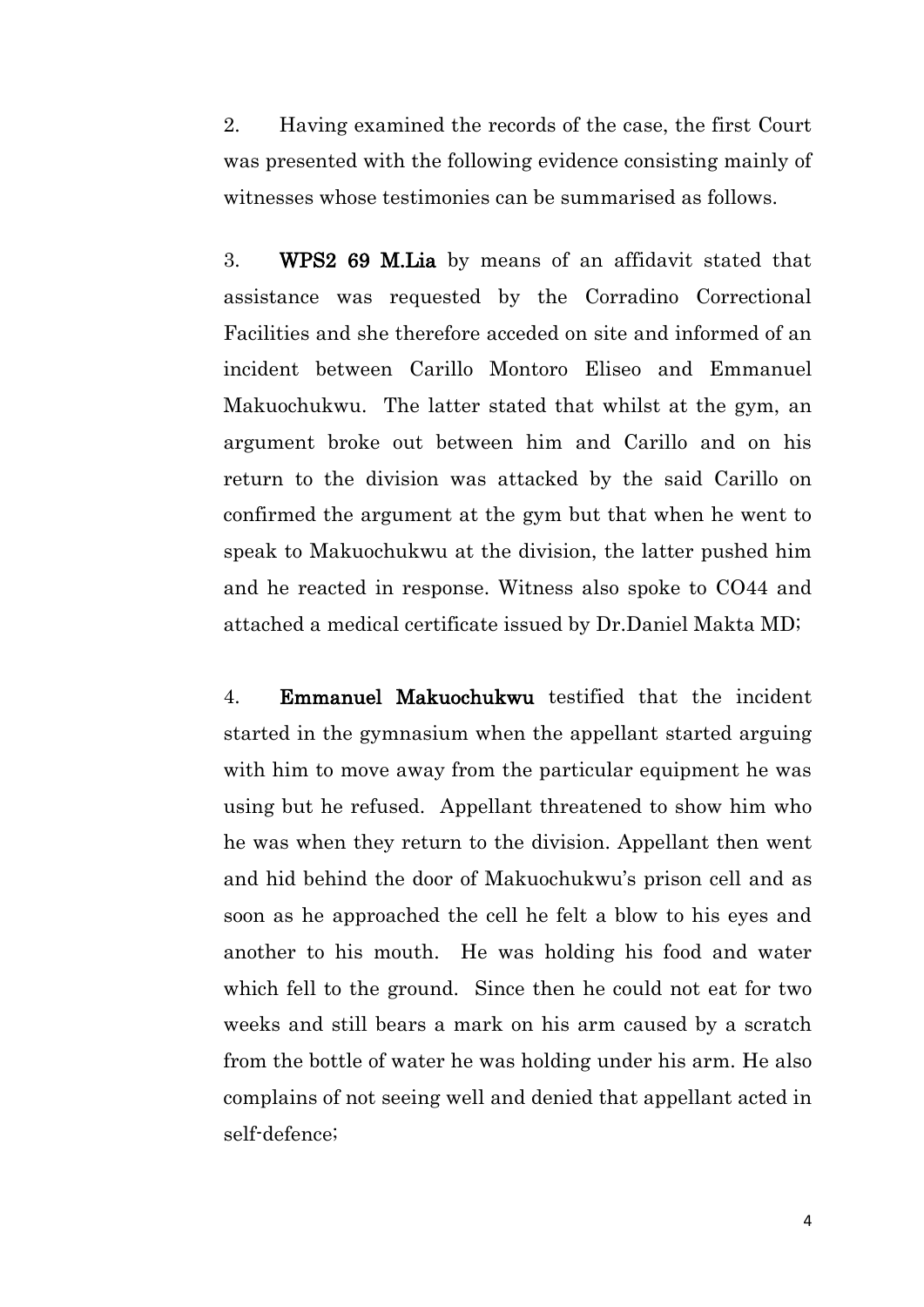5. Appellant testified that he was a friend of complainant but days before the incident he informed the latter that he will not be speaking to him any longer as he does not agree with his approach. Complainant tried to get him involved in some trouble and he informed the correctional officers. As for the incident, appellant stated that complainant was on a gym bench but merely seated and talking so he asked a friend to ask him to please move so that they can use the bench. Complainant wanted to know the reason for this request and appellant explained that he would like to use it since he was only talking and not making use of the bench. Complainant refused and started shouting and the gym officer came over to ask them to keep it down but complainant kept shouting. When complainant returned to the division, appellant went to talk to him to put an end to their problem asking him why he had to shout so much. Complainant replied that it's because he refuses to talk to him and pushed appellant who reacted by slapping him and a fight ensued.

6. Appellant denied that complainant was holding food or water in his hands. He also stated that he had a scratch on his eye but that was done by the correctional officer when trying to pull them apart from each other. He also refused to lodge a complaint with the police against his aggressor. Appellant denied punching Makuochukwu twice. He then added that when he was younger he was a boxer and so he avoids punching others. He slapped Makuochukwu because the latter had pushed him and stated that "If I punch someone" or he punch anyone punch, at least you break the face" and denied that Makuochukwu had anything in his hands;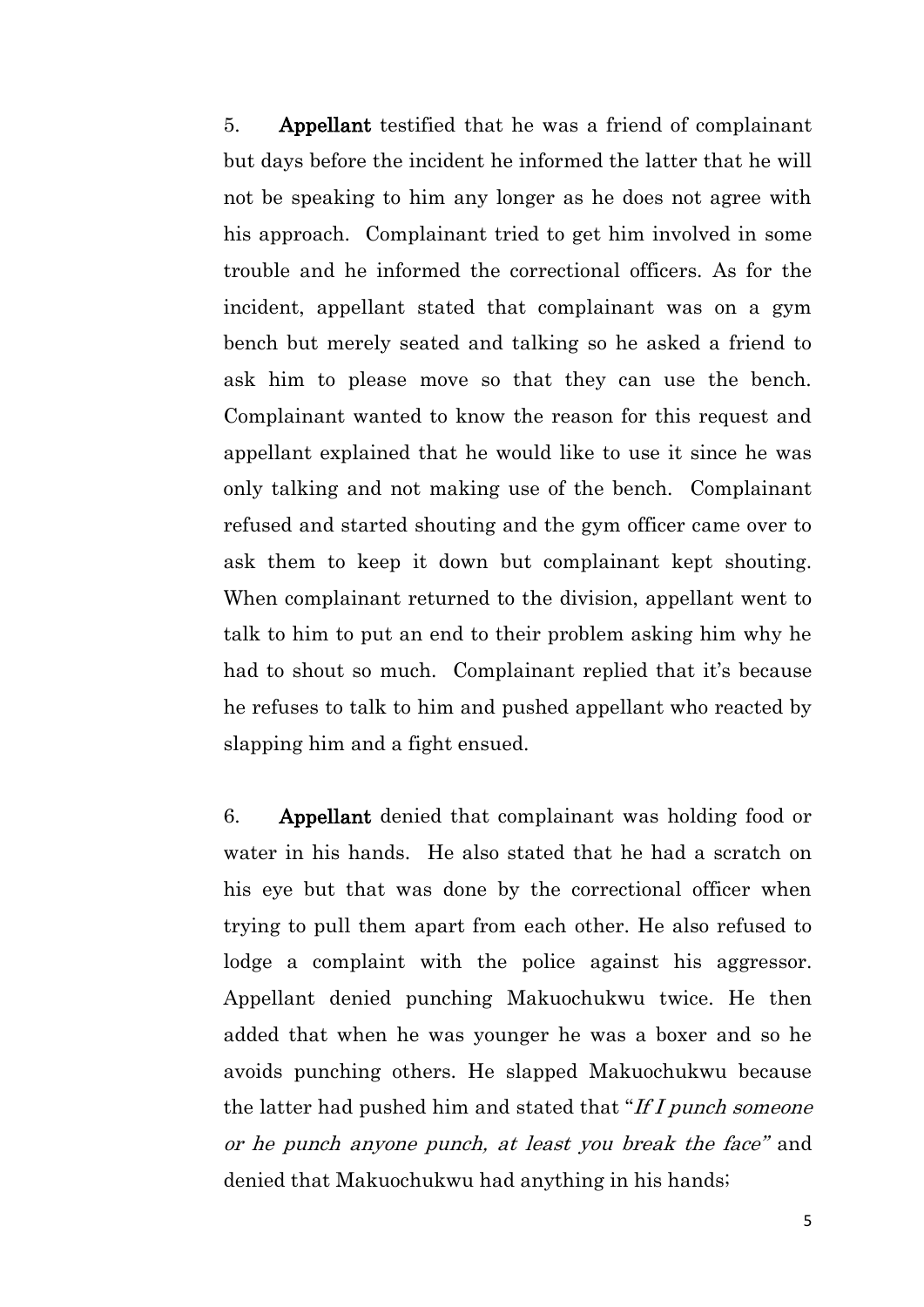7. Dr Mario Scerri appointed as an expert by the Court, testified that the lesion on the left upper lip consisted of a scar which was not very conspicuous and is compatible with an injury inflicted by a sharp instrument like a broken glass. Complainant had informed him that it was caused by a broken glass bottle during an altercation. The lesion is visible but not so conspicuous. It might disappear after a year. Further into his testimony Dr, Scerri explained that the injury is on the arm and not grevious from a medical point of view. [Dr. Scerri's description of the injury being on the left upper lip seems to be incorrect and possibly due to a lapsus or a fault in the transcription since the photos taken by himself and exhibited in his report are of complainant's left upper arm between the arm pit and the elbow. His report actually speaks of a scar "having clean margins on the medial aspect of the left arm(driegh) (See photo number 2)" 4.3 centimetres in length and that "there were no other lesions in relation to this particular incident". The report also speaks of "bottle of water which allegedly smashed and injuring him" and not of a glass bottle which would otherwise break and not smash. The Court deems that it is pertinent to make the above observation for the sake of clarity.]

8. CO 175 testified he was informed that during his testimony, Mr. Carillo stated that he was hit by a correctional officer during the altercation. He explained that he was on duty in Division three together with CO 44 when they witnessed a fight some 25 meters away in the middle of the division near a table in front of Makuochukwu's cell and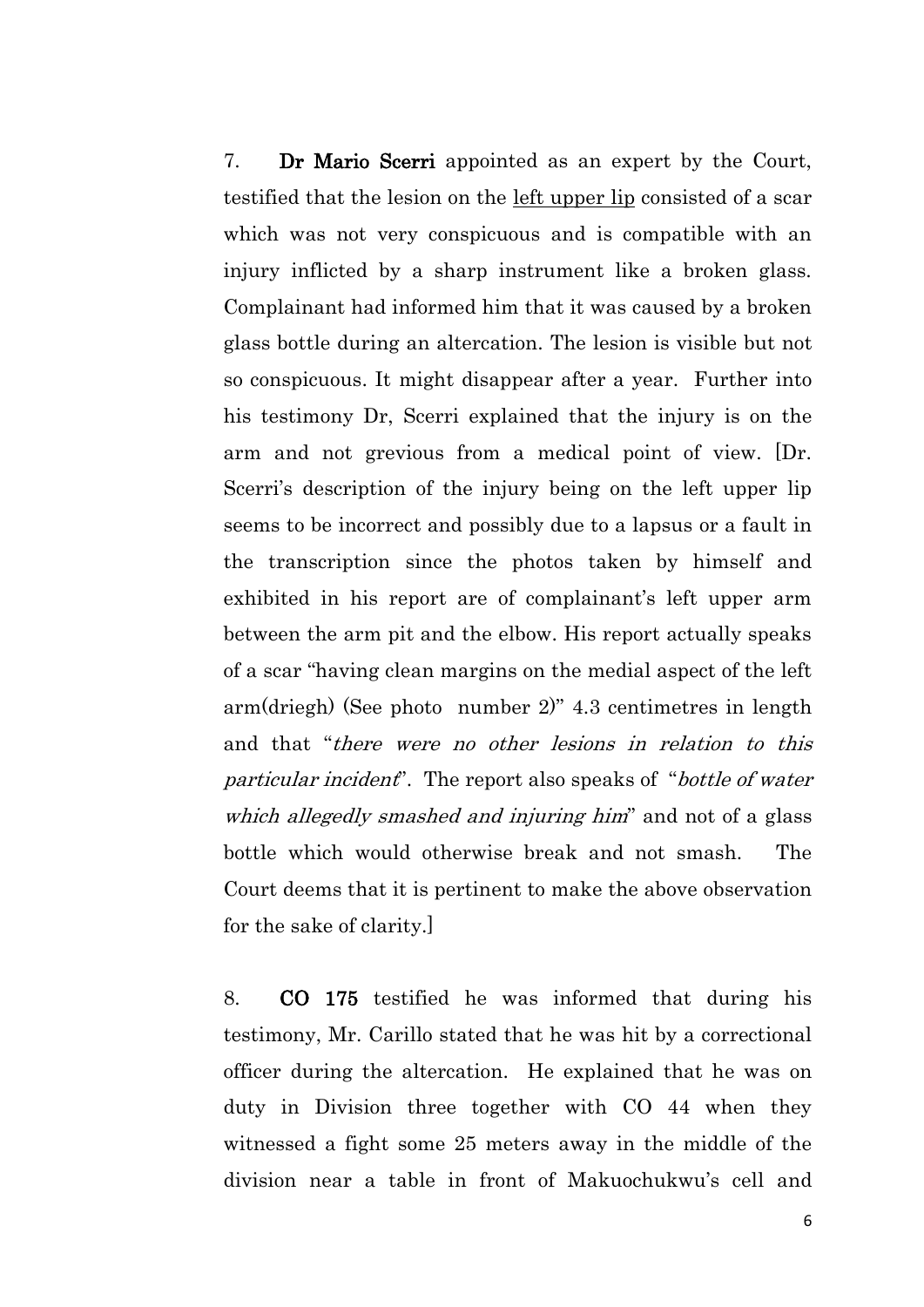immediately went to separate Carillo and Makuochukwu from each other. At that time all cells were open. Both men were engaged in a wrestle but he did not see how the altercation had started. He also explained that he tore Carillo's shirt due to pulling him away from the fight and noticed some bruising on him but he declined to be taken to the medical room. Witness does not remember seeing any blood or a broken lip or bruise on Makuochukwu's face but he did ask to be assisted by the prison doctor. He remembers slipping on water but does not recall seeing a bottle;

9. CO 44 was called by CO 175 to render assistance in breaking up the fight. They split up the two inmates and he locked Mr. Makuochukwu. Asked whether he noticed any scratches, bleeding or bruises, witness replied that Mr. Makuochukwu "had something on his lips because he told me and I told him,  $\mathcal I$  will take you up to the MIU"". CO 44 also confirmed the presence of water on the flow near a table [in front of the cell]. The fight took place in the middle of the division which is not Mackuochukwu's area, "no one's area". who had some blood on his lips and afterwards he took him to the MIU. Mr. Carillo had made complaints against Mr. Mackuochukwu on a number of occasions prior this altercation;

Having considered further:

10. That with regard to appellant's grievance that the First Court had relied upon the medical certificate issued by Dr. Makta which was not confirmed on oath nor exhibited in its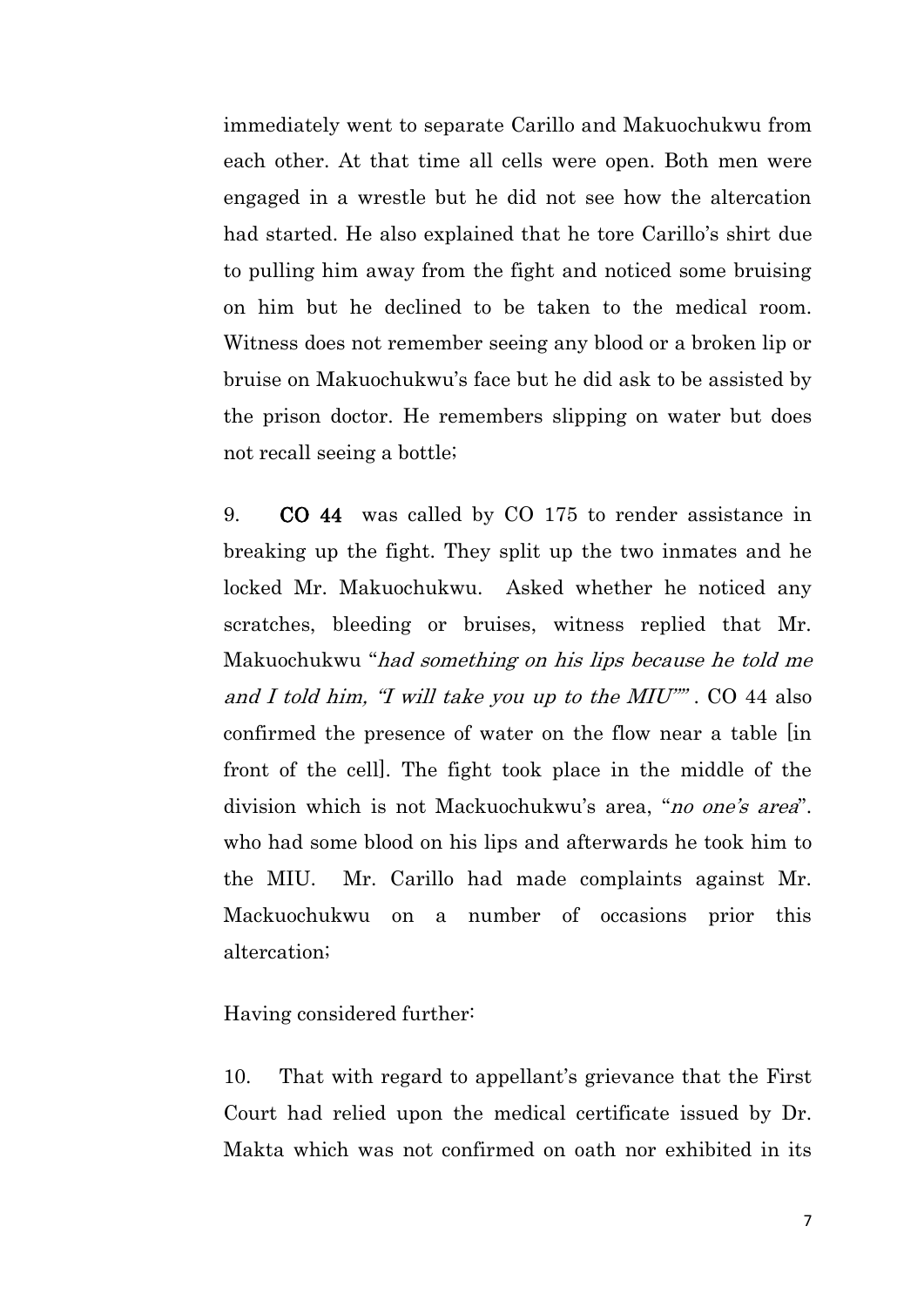original form, with due respect, the First Court discarded the medical certificate and was correct in doing so in accordance with article 646 of the Criminal Code. What the First Court considered is that it was still possible to prove bodily harm without reference to a medical certificate and sustained its reasoning on the strength of a judgement of this court in 'Il-Pulizija vs Joseph Azzopardi' of the 30<sup>th</sup> July 2014 where the Court of Criminal Appeal held that the Court can still find guilt of the offence of bodily harm without a medical certificate. In the case 'Il-Pulizija vs George Stephen Zahra' decided by Mr Justice De Gaetano on the 18th June 2001 (Court of Criminal Appeal) it was held that:

'Mill-banda l-oħra mhux korrett dak li donnu qed jippretendi lappellant, u cioe' li mingħajr ċertifikati mediċi ma tistax tipprova a sodisfazzjon tal-Qorti li tkun saret offiża fuq ilpersuna. Kif din il-Qorti kellha okkażjoni tosserva diversi drabi, tali ċertifikati jistgħu jkunu meħtieġa biex jiġi determinat jekk l-offiża hix waħda gravi jew gravissima, jew addirutura jekk hemmx offiża (ħafifa, gravi jew gravissima); pero' dawn iċ-ċertifikati m'humiex f'kull każ assolutament meħtieġa: il-prova tal-offiża u tan-natura ta' tali offiża tista', f'ċerti każijiet, issir anke permezz tad-depożizzjoni jew depożizzjonijiet ta' persuni li mhux tobba jew paramediċi.'

11. The First Court therefore relied on the testimony of Mr. Makuochukwu and CO 44 "(in relation to what CO44 ..... saw as well as the request of Makuochukwu to seek medical attention soon after the incident took place). Having again examined the transcripts of the deposition of CO 44 it was not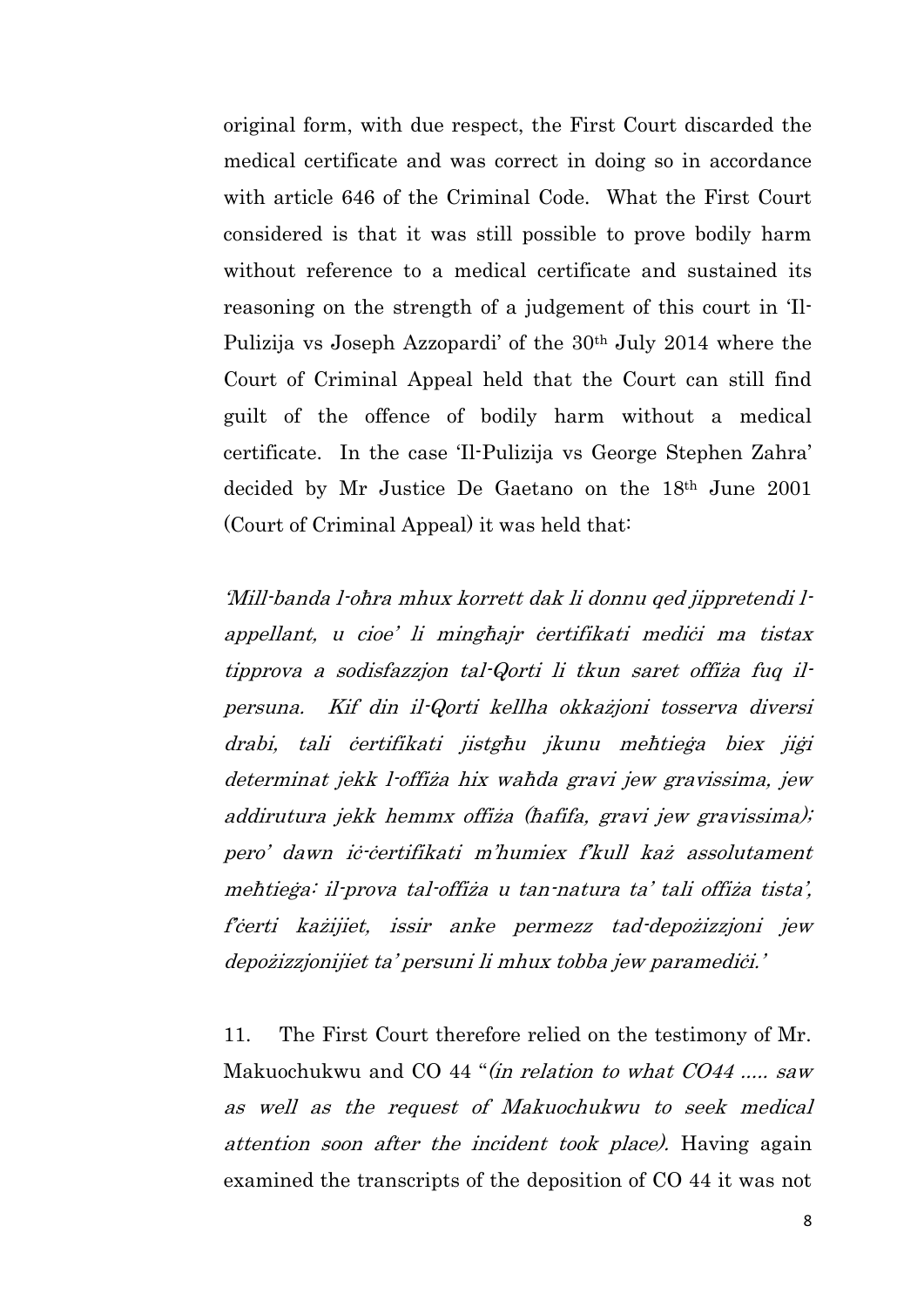correct to state that the latter was witness to the bodily harm suffered by complainant. CO 44 stated that as follows when asked by the Court "whether they had any scratches, any bruises, any bleeding": "Scratches I do not think so; bleeding I think Mr. Emmanuel Makuochukwu had something on his lips because he told me and I told him, "I will take you up to the MIU", afterwards" . CO 44 did not therefore notice any blood on complainant and it was the latter that said so. This must also be considered in conjunction with the testimony of CO 175 who only noticed bruises on Mr. Carillo's shoulder to the extent that he offered to take him to the medical room;

12. It appears that the First Court failed to take into consideration appellant's unconditional declarations that he did slap complainant and that he approched him with the intention to come to a solution with regard to their problem as he had still seven months to serve in prison and did not want to be involved in any problems. He denies punching complainant twice and that his punch would have had other consequences since he was a boxer in his younger days;

13. The First Court also failed to take into consideration that complainant testified that appellant was waiting for him behind the door of his own cell which, from the deposition of the CO's and appellant resulted to be untrue. The issue of the bottle smashing under complainant's arm is also hard to accept when CO 44 dismissed the possibility of there being a bottle since the prison kit includes a cup;